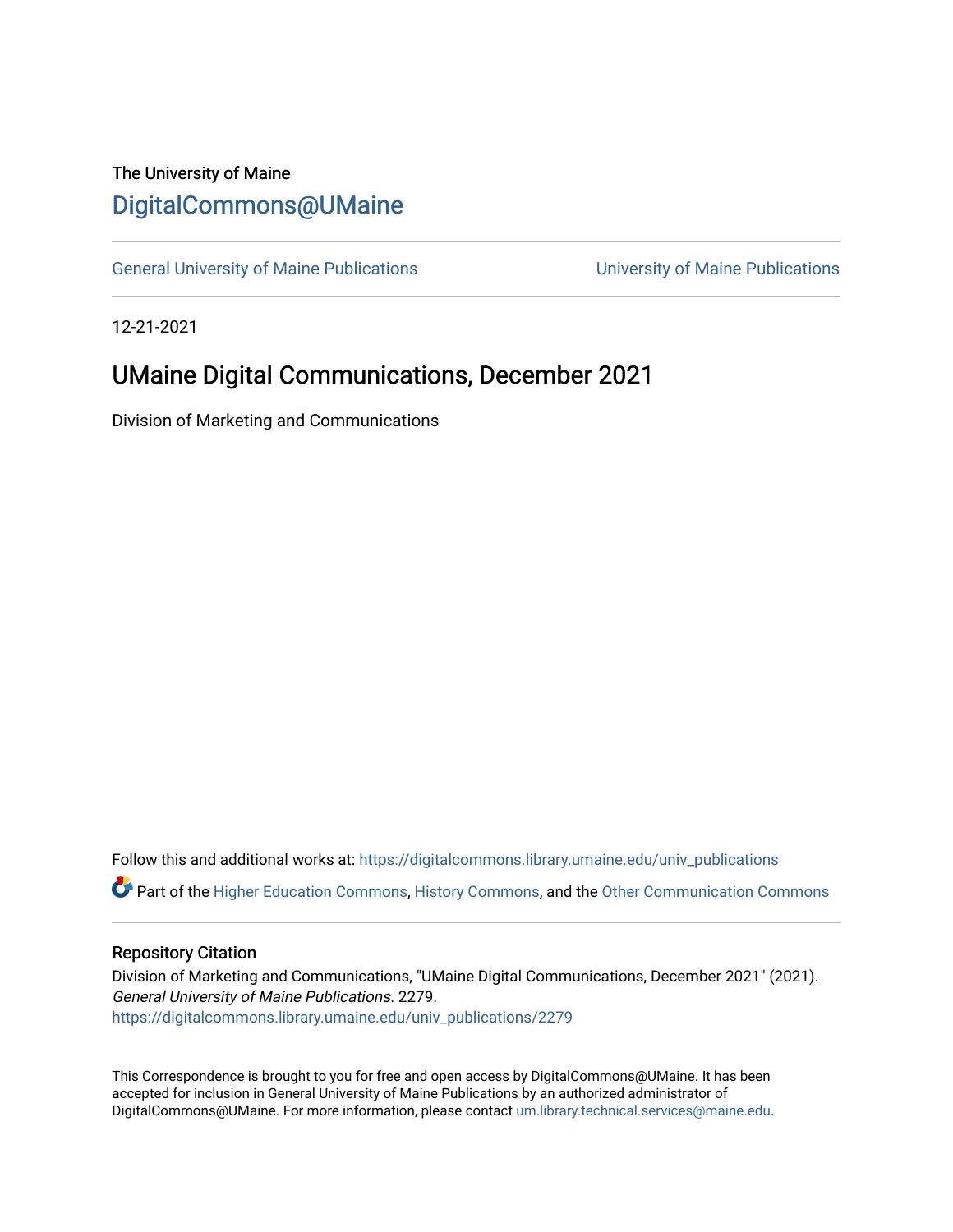

### UMaine Website Owners and Managers — December 2021 update 1 message

UMaine Digital Communications <um.weboffice@maine.edu> Tue, Dec 21, 2021 at 9:59 AM Reply-To: UMaine Digital Communications <um.weboffice@maine.edu> To:



View this email in your browser

# UMaine website managers Community update • December 2021

You are receiving this email because you have an account in UMaine's public website system, WordPress. If you no longer manage web content, please contact us at um.weboffice@maine.edu

# In this email:

- Have a relaxing winter break
- Coming in January: VPN for website editors working remote
- Trainings and consultations via Zoom
- Upcoming training dates
- Training topics by appointment
- Accessibility and inclusion: updating Microsoft Office

If you have a question you would like to see answered, let us know.

## Quick links:

- User guide for UMaine websites
- Contact Digital Communications for support
- University of Maine System Digital Content Management guidelines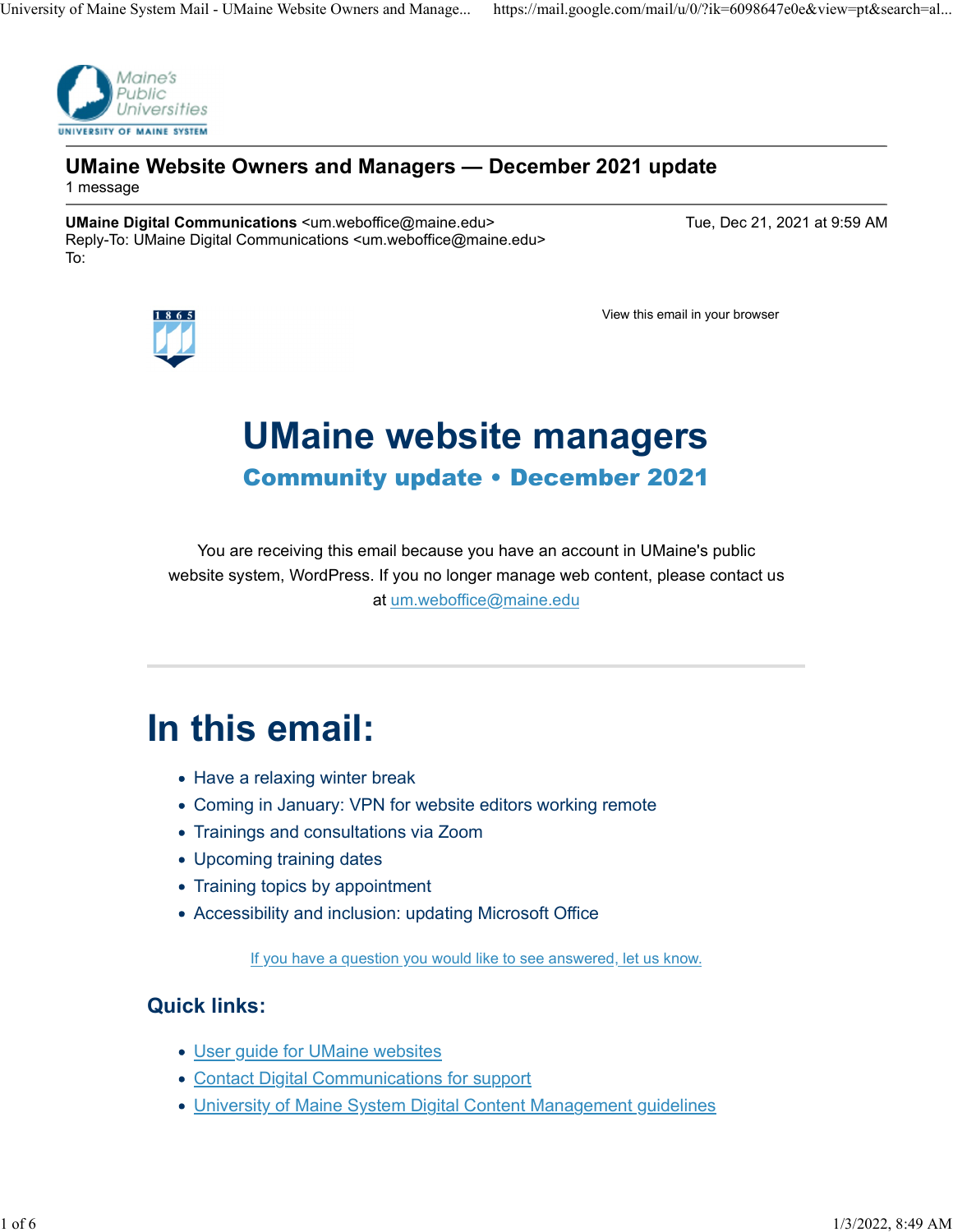## Have a relaxing winter break

Winter break is upon us, and the team here at Digital Communications wish everyone well this holiday season. We will be taking time off ourselves, but will always have someone available to support your website needs. Please email us at our department address um.weboffice@maine.edu (or use our website services request form) to ensure your request is received by whomever is available while others are taking time off.

## Coming in January: VPN for website editors working remote

As the most popular web content management system (WCMS), WordPress is a regular target for cyber threats. UMS IT has seen an uptick in attempts to login to our WordPress environment, and while these attempts are unsuccessful, the volume of these incidents has an impact on the overall performance of our website.

In an effort to better secure our website from malicious attacks like this, we will be restricting logins to WordPress to computers that are on the UMS network. If you are working on campus, this change will not affect you, and you will be able to access the WordPress editor as you have in the past. If you are working off campus and have not already installed the University System VPN, you will need to do so by following the instructions at https://vpn.net.maine.edu/.

## When will this change occur?

Anyone who accesses the UMaine Machias website must access the website dashboard with VPN enabled as of September 2021. We expect this change to be implemented during winter break, and will send a separate email to all WordPress users as the date approaches.

If you need assistance setting up the VPN, you can contact the IT Help Desk at:

Email: help@maine.edu Phone: 1-800-696-4357 Live chat: itsupport.maine.edu

## Training and consultations via Zoom

Trainings and consultations are conducted via Zoom videoconferencing. If you are unfamiliar with using Zoom and plan to attend an upcoming training session, please ensure your computer is set up to work with this technology. If you are unfamiliar with Zoom to conduct team/committee/group meetings, their online tutorials are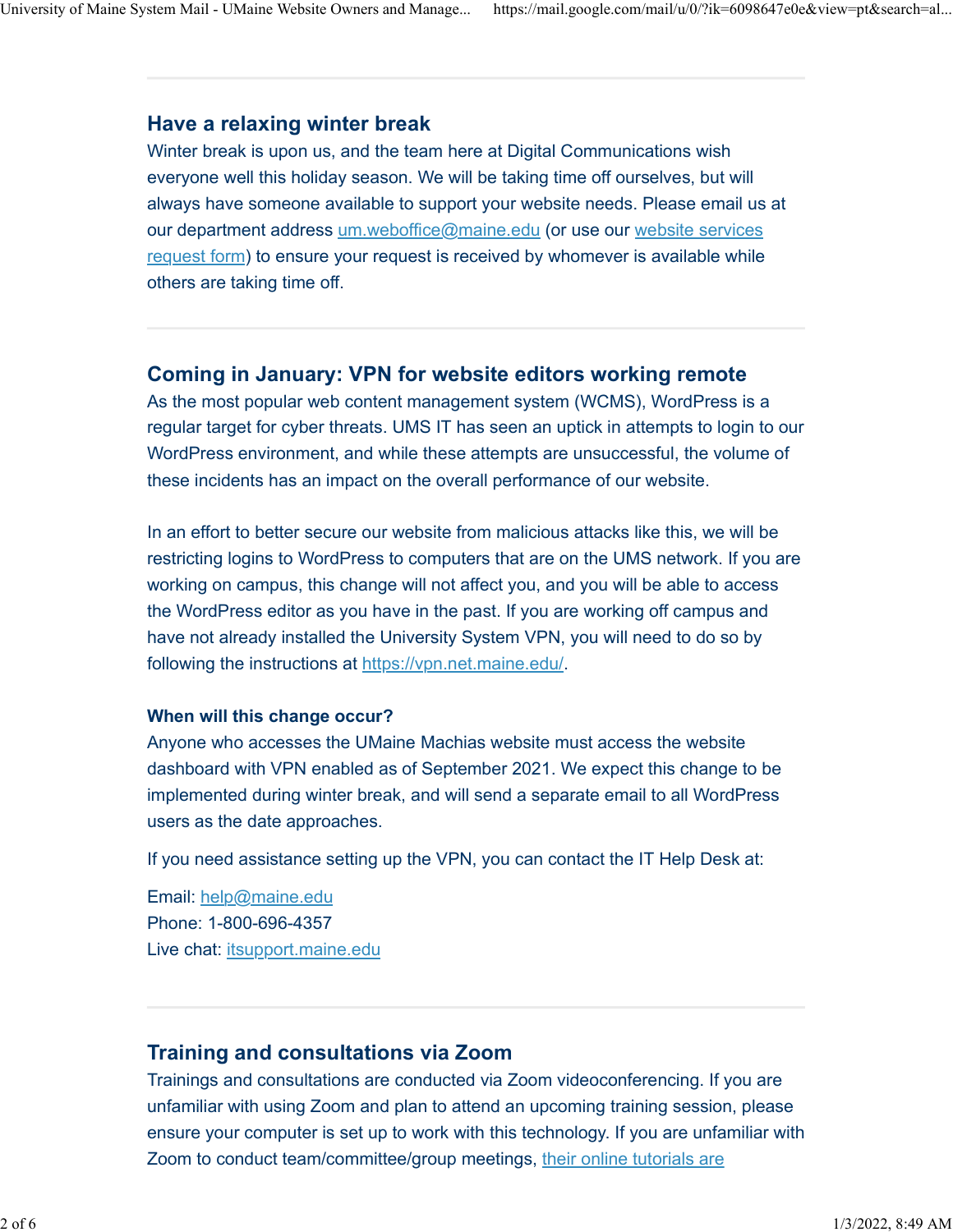helpful. For faculty who need help with adopting this technology for classroom instruction, training in using Zoom tailored for classwork is available from UMaine's Center for Innovation in Teaching and Learning, as is a helpful quick start guide for students.

## Upcoming training dates

Training is currently conducted via Zoom videoconferencing. More information about Zoom is available.

UMaine WordPress Basics: Alternating Thursdays, 10:30 a.m.–noon January 6 and 20

This 90-minute session covers the basics of using WordPress at UMaine — how to log in, create pages, and edit header, footer, menus, and content blocks. We welcome anyone and everyone to join us for an orientation or refresher. Email um.weboffice@maine.edu to join one of the upcoming sessions.

UMaine WordPress Beyond the Basics: Alternating Thursdays, 10:30 a.m.–noon January 13 and 27

If you need to create web forms, event calendars, or side bar features on your website, this training is for you. In this 90-minute session we go beyond the basics of creating pages and posts, and focus on additional features you may find useful. The WordPress Basics training is a prerequisite. Please email um.weboffice@maine.edu to register for one of the upcoming dates.

Friday consultations: Every Friday, 1:30–2:30 p.m., 2:30–3:30 p.m. (two 1-hour sessions)

January 7, 14, 21 and 28

Two 1-hour time slots are available every Friday afternoon at 1:30 and 2:30 if you are interested in a website consultation on any of our training topics, or simply want to review your website and brainstorm improvements. Email us at um.weboffice@maine.edu and we will work together to find a convenient available date. Zoom videoconferencing is available for these sessions.

## Training topics by appointment

These training topics are available for our Friday consultations on request, and are held via Zoom videoconferencing.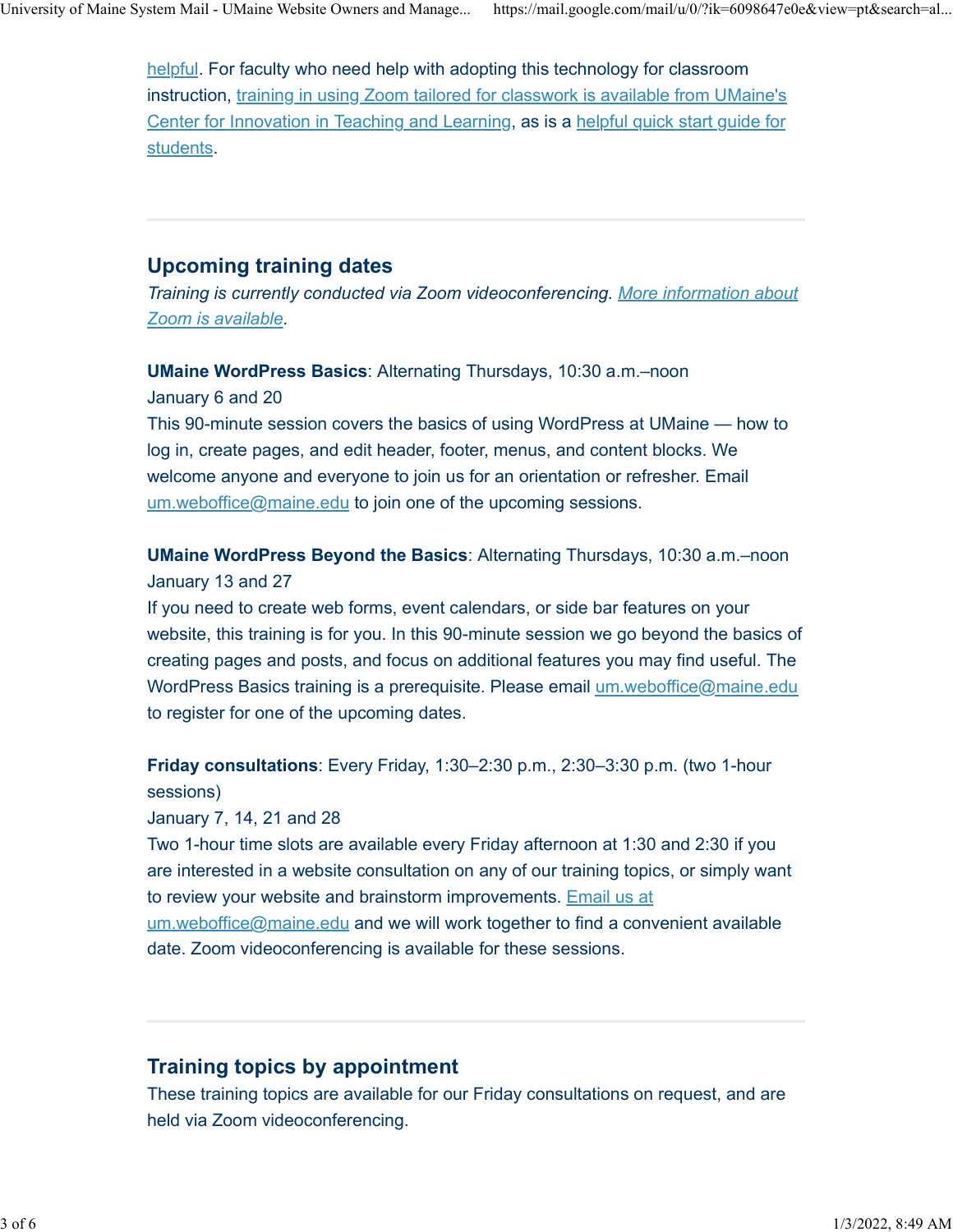### Google Analytics Workshop

Do you know how much traffic your website receives? Have you looked at Google Analytics for your website and don't know where to start? Digital Communications can create interactive data reports or dashboards with your website's data using Google Data Studio. During the workshop we will work with your website to create filterable dashboards to represent your website data in a way that is useful and meaningful. Email um.weboffice@maine.edu to schedule this workshop for an upcoming Friday consultation slot.

#### UMaine Map Training

If you need to depict points of interest on campus, across the state, or around the globe, our UMaine map feature is worth exploring. In this training you will learn how to create individual map points, categorize map points together in a single map, and customize the map points by adding icons for easy visual identification. Please email um.weboffice@maine.edu to schedule.

#### SEO Workshop

What is SEO? This jargon is an abbreviation for "search engine optimization," and our SEO workshops will explain what you should focus on to improve how your webpages are found by users of Google, Bing and our own UMaine site search. Please email um.weboffice@maine.edu to schedule.

#### Using Monsido to Improve Your Website

The University of Maine System has provided a website tool to aid in the important task of managing the quality and accessibility of web content. Monsido scans UMaine websites, and interactive reports are available. If you want to learn more about Monsido's reports and how you may use its information to fix broken links, find misspellings, and discover where content updates are most needed, email mike.kirby@maine.edu to get started, and review your site's scan results.

#### Creating Accessible Content for the Web

Are you new to web accessibility and want to understand best practices for your website? Do you want to better understand how to write alt text, check color contrast ratios and provide an accessible PDF for download? Digital Communications is now offering a two-hour crash course in how to ensure your digital materials for the web and website are accessible. During the workshop we will go over accessibility tenants and have an opportunity to review some of the content on your website for accessibility. Please email um.weboffice@maine.edu to schedule.

#### Website consultations

Is your website helping you meet your goals? Do you want to make improvements, but do not know where to begin? We now offer "office hours" style website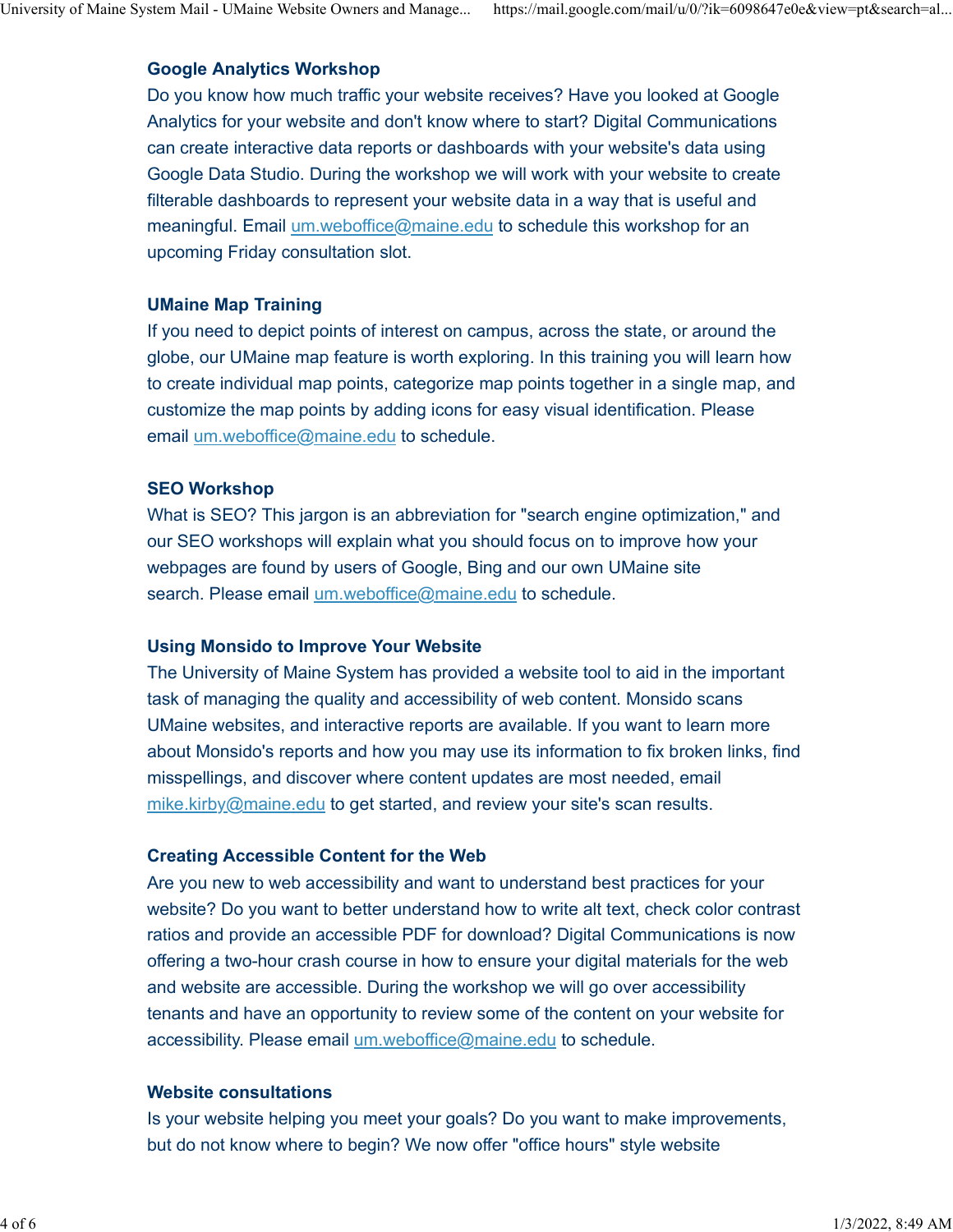consultation workshops, where we can meet to focus on your content and brainstorm improvements that can be made. Please email um.weboffice@maine.edu to schedule.

## Accessibility and inclusion: updating Microsoft Office

Web accessibility has always been a requirement for UMaine websites, and has been a regular feature in our monthly newsletter. Ensuring your content is accessible is part of an inclusive communication strategy.

All university-provided computers have a license for Microsoft Office— is your copy of this software up to date? To find out, open one of your Microsoft Office applications such as Word, Excel or Powerpoint and select the "About Microsoft" menu item from the top drop-down menus.

Your software license should indicate that you are using a "Microsoft 365 Subscription." If you are using an older version of this software, we recommend you contact University of Maine System IT in order to update your machine. Older versions of this software will not have the latest accessibility features and updates.

For example, Microsoft Word 365 now includes an audio transcript feature—you can upload an audio file or record audio directly to Word, and the software will provide a transcript that identifies different voices in the recording (you will need to update to indicate who is speaking, but search-and-replace can make quick work of that task).

Information about Microsoft Word 365 Audio Transcriptions

Microsoft Office 365 at the University of Maine System

If you have any questions about web accessibility, or want to see us cover an accessibility topic in a future newsletter, please get in touch with us at um.weboffice@maine.edu.

> We hope you have found this update from Digital Communications helpful. Feel free to forward this newsletter to a colleague:



Forward this newsletter